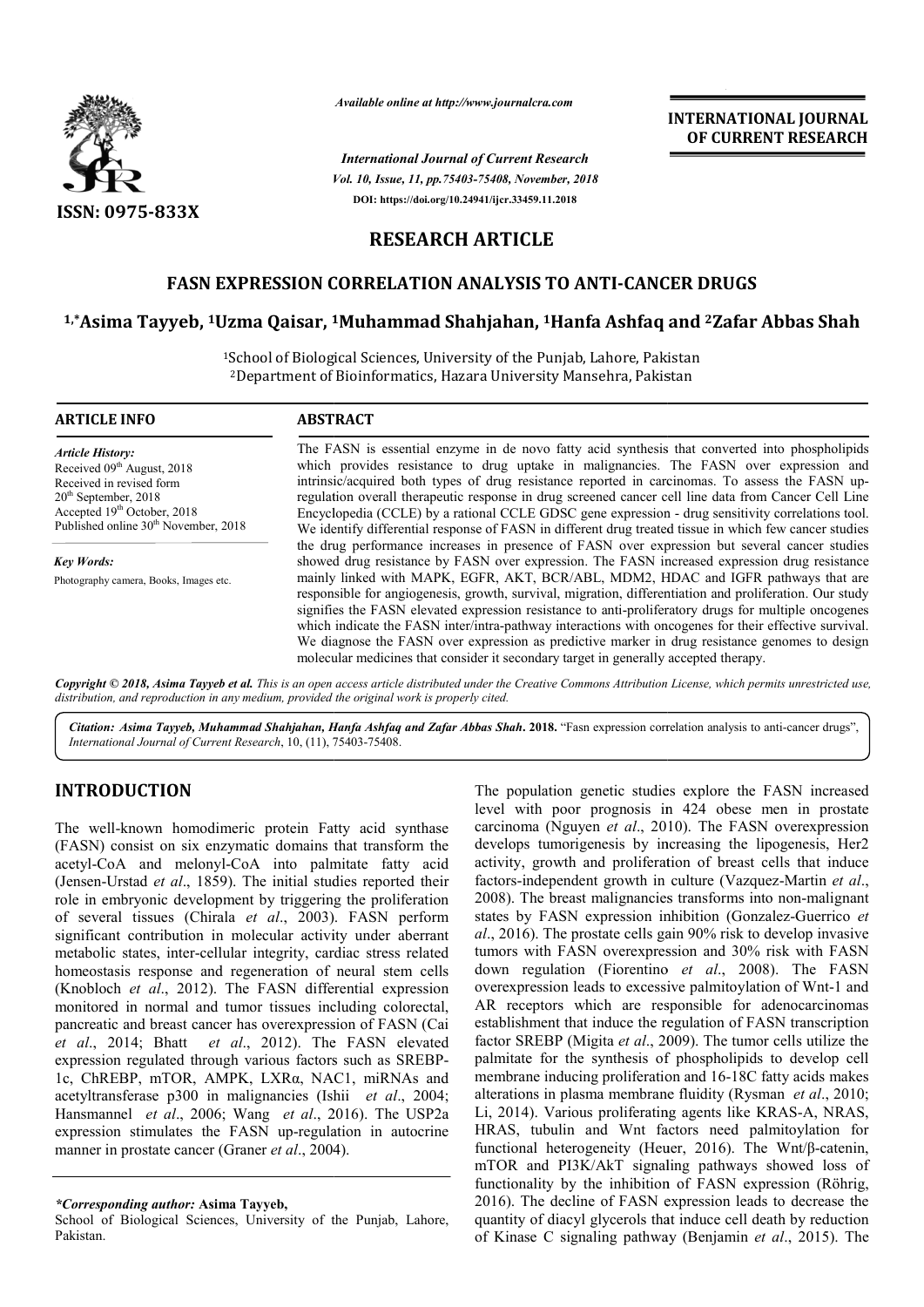FASN over expression provides the nourishment to tumor microenvironment through vascularization, inflammatory response and lipogenesis in colorectal cancer (Zaytseva *et al*., 2014). The FASN mediated drug resistance reported in several studies that produce high amount of fatty acids which induced cell membrane reduced permeability of chemotherapeutic drugs such as doxorubicin (Rysman *et al*., 2010). There is urgent need to evaluate the multi-dimensional FASN differential expression behavior towards group of anti-cancer drugs to identify it as a secondary drug target and primary cause of drug resistance. We use a novel CCLE GDSC gene expression - drug sensitivity correlations tool (www.public.tableau.com) that operate on drug treated cell lines datasets to determine the effects of FASN expression on anti-cancer drug activity and efficiency.

### **RESULTS**

**FASN expression correlation towards anti-cancer drugs:**  We obtain the FASN expression correlation in 24 types of cancers with 21 anti-cancer drugs. The Crizotinib or PF-2341066 is anti-cancer drug targeting ALK, ROS1, c-Met/HGFR which are significant promoter of oncogenesis in various malignancies. The crizotinib competitively interact with ATP-binding pocket of above kinases to prevent the risk of aberrant cell proliferation (Kwak *et al*., 2010; Cui *et al*., 2011 Wong *et al*., 2009; Rikova *et al*., 2007). Here FASN showed negative correlation with PF-2341066 in lung, ovary, soft tissue and urinary tract carcinomas that indicates the FASN supportive role in drug targeting activity and efficiency to inhibit tumorigenesis. The PH-665752 or small molecule c-MET inhibitor reported in prevention of cell migration, motility and proliferation (Christensen *et al*., 2003). Here FASN showed negative correlation with PH-665752 in multiple myeloma to enhance drug activity. Erlotinib is EGFR inhibitor by interacting to its ATP-binding site and prevent the development of homodimer that initiate signaling cascade of cellular proliferation (Herbst, 2005b).

FASN showed positive correlation with Erlotinib in CML, esophagus, multiple myeloma and pancreatic cancers that is the sign of drug resistance which reduce the efficiency of drug. It also showed negative correlation in upper aerodigestive malignancies that invites to determine their supporting role in Erlotinib activity. Dovitinib or TK1258 inhibits VEGFR, PDGFR, FGFR1/3, FMS-3, c-KIT and colony stimulating factor receptor 1 that promote cancer cell proliferation, survival, angiogenesis and differentiation (Engebraaten *et al*., 1993). FASN showed positive correlation with Dovitinib in lymphoma to resist the effects of drug on cell functions. In urinary tract, melanoma and few lymphomas FASN showed negative correlation to TK1258 for enhancement of its effects. Lapatinib inhibits EGFR and HER2 kinases in breast cancer via interacting to ATP-binding pocket to block selfphosphorylation and signal activation for cell growth (Moy, 2007). FASN has positive correlation in colorectal and negative correlation in stomach cancer that showed both resistance and supportive behavior towards Lapatinib. Vandetanib inhibits VEGFR2, EGFR and RET kinases in various forms of thyroid gland tumors (Fallahi *et al*., 2015; Chougnet *et al*., 2015; Ammer *et al*., 2009). FASN has positive correlation in melanoma to reduce the activity of drug and negative correlation in soft tissue and glioma to enhance the activity of drug. Saracatinib or AZD0530 inhibits Src family of kinases, Abl-kinases and LCK kinases in treatments

of Alzheimer, schizophrenia and T-cell leukemia (Ammer *et al*., 2009; Dong, 2010). FASN has positive correlation in liver cancer and negative correlation in myeloma which has tissue specific resistance. PLX4720 inhibit B-RAF pathway to prevent the cellular proliferation in melanomas (Li *et al*., 2006). FASN has negative correlation in soft tissue cancer that indicates drug better activity in FASN expression. RAF265 inhibit RAF kinases and VEGFR2 to limit the risk of tumor cell proliferation and angiogenesis (Kumar *et al*., 2009). FASN has positive correlation in breast and soft tissue cancer to decrease the effects of RAF265 and negatively correlation in CML, colorectal and breast cancer to provide support in drug efficiency. Selumetinib or AZD6244 is antineoplastic drug inhibit MEK1/2 which is the major driver of proliferative cellular pathways (Yeh *et al*., 2007). FASN showed strong positive correlation in CML and lymphoma that uncover its resistance to AZD6244. It has negative correlation in upper aerodigestive and stomach cancers to support the drug performance. Topotecin inhibit topoisomerase 1 to induce cell death by preventing DNA replication. It is specific S-Phase anti-cancer drug (Léger *et al*., 2004). FASN has healthy positive correlation in lymphoma and AML that indicates the resistance and gains intentions to determine their interaction as a secondary target. FASN has negative correlation in kidney cancer as a tissue specific scenario. Tanespimycein or 17AAG is inhibitor of HSP90 which is the controller of protein confirmations, growth and survival signaling pathways (Dimopoulos *et al*., 2011).

FASN showed negative correlation esophagus, liver, thyroid, stomach and T-cell ALL which indicates drug ideal activity in FASN expression. It has positive correlation in AML which showed its drug resistance property. AEW541 inhibit IGF-1R receptor kinase which is responsible for angiogenesis, transformations, survival, proliferation and metastasis. The drug inhibits the autophosphorylation of IGF-1R (García-Echeverría et al., 2004). FASN has strong positive correlation in endometrium and kidney cancers specify its resistance to drug effects. L-685458 is γ-secretes inhibitor which is transmembrane protein involved in Alzheimer disease (Shearman *et al*., 2000). FASN has strong positive correlation in T-cell ALL and negative correlation in endometrium that showed its differential behavior towards L-685458. Nilotinib is inhibitor of Bcr-Abl mediated proliferation, PDGFR, c-KIT and GISTs in CML therapies (Manley *et al*., 2010).

FASN has strong positive correlation in breast and glioma which showed drug resistance. Nutlin-3 inhibits MDM2 and activates TP53 apoptotic inducer to prevent the process of tumorigenesis. FASN has positive correlation in melanomas to decrease the effects of drug of apoptotic induction. Paclitaxel is anti-tumor drug that promote tubulin polymerization leading cell cycle arrest to cell death (Ganguly *et al*., 2010). FASN has negative correlation in liver and soft tissue cancer specify its progressive role in drug efficiency. Panobinostat is the inhibitor of Histone deacetylase enzymes to induce apoptosis (Gaur *et al*., 2015). FASN has positive correlation in AML and multiple myeloma which gives resistance to drug competence. It also has negative correlation in liver and lymphomas with drug effects. Palbociclib or PD-0332991 is the inhibitor of cyclin-dependent kinases in ER-positive and HER2-positive breast malignancies (Finn *et al*., 2009). FASN has negative correlations in colorectal, lung and ovary cancer that promotes the effects of drug (Fig 1).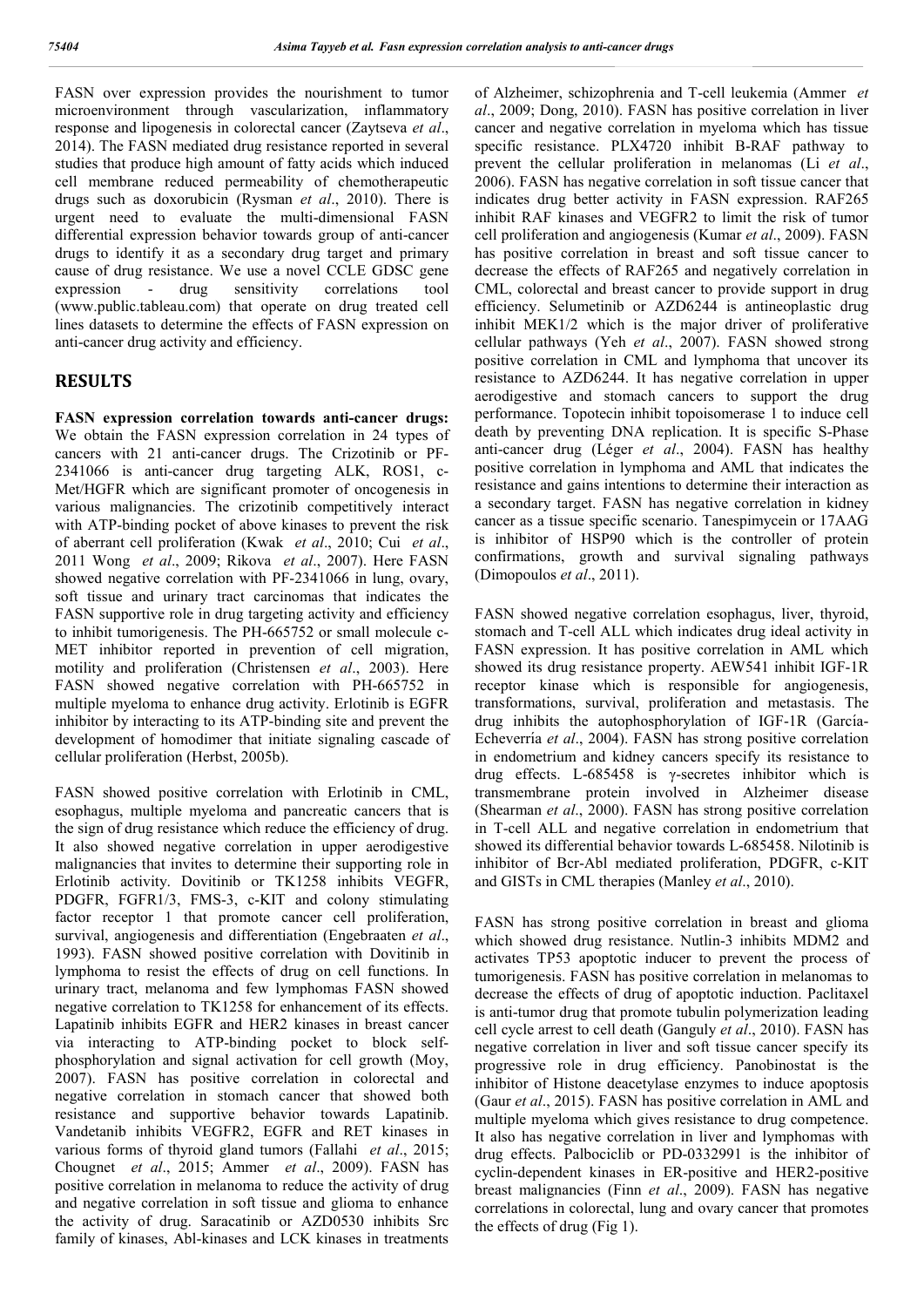| CCLE                                         |                                              |                                      |                                      |                                      |                                      |                                      |                            |                                      |                         |                        |                                      |                                      |                   |                                        |                  |                                      |                                      |                  |                        |                                      |                  |                  |                                      |                                      |                                 |                                       |
|----------------------------------------------|----------------------------------------------|--------------------------------------|--------------------------------------|--------------------------------------|--------------------------------------|--------------------------------------|----------------------------|--------------------------------------|-------------------------|------------------------|--------------------------------------|--------------------------------------|-------------------|----------------------------------------|------------------|--------------------------------------|--------------------------------------|------------------|------------------------|--------------------------------------|------------------|------------------|--------------------------------------|--------------------------------------|---------------------------------|---------------------------------------|
|                                              |                                              | AML.                                 | preast                               | 통                                    | colorectal                           | endometrium                          | FASNI217006 x at esophagus | glioma                               | FASN(212218 s_at kidney | FASNI212218 s at liver | lung NSC                             | Hemg small                           | bett phome        | <b>Gurbitoma</b><br><b>DieBalema</b>   | other            | melanoma                             | multiple                             | myeloma          | ovary                  | pancreas                             |                  | soft tissue      | stomach                              | T-cell ALL                           | FASNI212218 s_at thyroid        | oviteatipeave<br>urinary tract        |
|                                              |                                              | FASN(217006 x at<br>FASNIZ12218_s_at |                                      | FASN(212218_s_at<br>FASN(217006 x_at | FASN(217006 x at<br>FASNI212218_s_at | FASN(217006 x at<br>FASN(212218_s_at |                            | FASN(217006_x_at<br>FASNI212218_s_at |                         |                        | FASN(212218_s_at<br>FASN(217006_x_at | FASN(212218 s at                     | FASN(212218 s. at | FASNI212218 s at                       | FASN(212218 s at | FASN(212218_s_at                     | FASN(212218_s_at<br>FASNI217006_x_at | FASN(217006 x at | FASN(212218 s.m.       | FASN(217006 x at<br>FASN(212218_s_nt | FASNI212218_s_at | FASNI217006_x_at | FASN(217006 x at<br>FASN(212218_s_at | PASNI212218_s_at<br>FASNI217006 x at |                                 | FASNIZ12218 s.at<br>FASN(212218_s_at  |
|                                              |                                              |                                      | FASNI217086 x at<br>FASN(212218_s_at |                                      |                                      |                                      |                            |                                      |                         |                        |                                      |                                      |                   |                                        |                  |                                      |                                      |                  |                        |                                      |                  |                  |                                      |                                      |                                 |                                       |
|                                              |                                              |                                      |                                      |                                      |                                      |                                      |                            |                                      |                         |                        |                                      |                                      |                   |                                        |                  |                                      |                                      |                  |                        |                                      |                  |                  |                                      |                                      |                                 |                                       |
|                                              |                                              |                                      |                                      |                                      |                                      |                                      |                            |                                      |                         |                        |                                      |                                      |                   |                                        |                  |                                      |                                      |                  |                        |                                      |                  |                  |                                      |                                      |                                 |                                       |
| CCLE Drug<br>PF-2341066<br>PHA-665752        | Target(s)<br>C-MET, ALK                      |                                      |                                      |                                      |                                      |                                      |                            |                                      |                         |                        |                                      |                                      |                   |                                        |                  |                                      |                                      |                  |                        |                                      |                  |                  |                                      |                                      |                                 |                                       |
| Erlotinib                                    | C-MET<br>EGFR<br>EGFR, FGFR1<br>EGFR, HER2   |                                      |                                      |                                      |                                      |                                      |                            |                                      |                         |                        |                                      |                                      |                   |                                        |                  |                                      |                                      |                  |                        |                                      |                  |                  |                                      |                                      |                                 |                                       |
| TKI258<br>Lapatinib<br>Vandetanib<br>AZD0530 | PD                                           |                                      |                                      |                                      |                                      |                                      |                            |                                      |                         |                        |                                      |                                      |                   |                                        |                  |                                      |                                      |                  |                        |                                      |                  |                  |                                      |                                      |                                 |                                       |
|                                              |                                              |                                      |                                      |                                      |                                      |                                      |                            |                                      |                         |                        |                                      |                                      |                   |                                        |                  |                                      |                                      |                  |                        |                                      |                  |                  |                                      |                                      |                                 |                                       |
|                                              | Abl, EGFR, FIt3, C-<br>Src. Abl/Bcr-Abl. EG. |                                      |                                      |                                      |                                      |                                      |                            |                                      |                         |                        |                                      |                                      |                   |                                        |                  |                                      |                                      |                  |                        |                                      |                  |                  |                                      |                                      |                                 |                                       |
| CCLE                                         |                                              |                                      |                                      |                                      |                                      |                                      |                            |                                      |                         |                        |                                      |                                      |                   |                                        |                  |                                      |                                      |                  |                        |                                      |                  |                  |                                      |                                      |                                 |                                       |
|                                              |                                              |                                      |                                      |                                      |                                      |                                      |                            |                                      |                         |                        |                                      |                                      |                   |                                        |                  |                                      |                                      |                  |                        |                                      |                  |                  |                                      |                                      |                                 |                                       |
|                                              |                                              |                                      |                                      |                                      |                                      | endometrium                          |                            |                                      |                         |                        |                                      |                                      |                   |                                        |                  |                                      |                                      |                  |                        |                                      |                  |                  |                                      |                                      |                                 | aerodigestive<br>urinary tract        |
|                                              |                                              |                                      |                                      |                                      | colorectal                           |                                      | FASNI217006 x at esophagus |                                      |                         |                        | lung NSC                             | Heme Bun                             | whphoms           | <b>Dieftütioma</b><br><b>Templetom</b> |                  | melanoma                             |                                      | myeloma          |                        | panereas                             |                  | soft tissue      | stomach                              | T-cell ALL                           |                                 |                                       |
|                                              |                                              | AML                                  | breast                               | 통                                    |                                      |                                      |                            | glioma                               |                         |                        |                                      |                                      |                   |                                        | <b>Tellet</b>    |                                      | multiple                             |                  |                        |                                      |                  |                  |                                      |                                      |                                 |                                       |
|                                              |                                              |                                      |                                      |                                      |                                      |                                      |                            |                                      |                         |                        |                                      |                                      |                   |                                        |                  |                                      |                                      |                  |                        |                                      |                  |                  |                                      |                                      |                                 |                                       |
|                                              |                                              |                                      |                                      |                                      |                                      |                                      |                            |                                      |                         |                        |                                      |                                      |                   |                                        |                  |                                      |                                      |                  |                        |                                      |                  |                  |                                      |                                      |                                 |                                       |
|                                              |                                              |                                      |                                      |                                      |                                      |                                      |                            |                                      |                         |                        |                                      |                                      |                   |                                        |                  |                                      |                                      |                  |                        |                                      |                  |                  |                                      |                                      |                                 |                                       |
|                                              |                                              |                                      |                                      |                                      |                                      |                                      |                            |                                      |                         |                        |                                      |                                      |                   |                                        |                  |                                      |                                      |                  |                        |                                      |                  |                  |                                      |                                      |                                 |                                       |
|                                              |                                              | FASNI212218_s_at<br>FASNI217006 x at | FASN(212218_s_at<br>FASN 217006 x at | FASNI217006 x at<br>FASN(212218_s_at | FASN(217006 x at<br>FASN(212218_s_at | FASN(217006 x at<br>FASNIZ12218_s_at |                            | FASNI217006 x at<br>FASNI212218_s_at | FASN(212218 s at Kidney | FASNIZ12218 s at liver | FASN 217006 x at<br>FASNI212218_s_nt | FASN(212218 s at                     | FASN(212218 s. at | FASNI212218_s_at                       | FASN(212218 s at | FASN(212218_s_at<br>FASNI217006 x at | FASN(212218_s_at                     | FASNI217006 x at | FASN(212218 s_at ovary | FASN(217006 x at<br>FASN(212218_s_at | FASN(212218_s_at | FASN(217006 x at | FASNI217006 x at<br>FASN(212218_s_at | FASN(212218_s_at<br>FASN(217006 x at | <b>FASNI212218 s.at thyroid</b> | FASN(212218 s.at<br>FASN(212218_s_at  |
| CCLE Drug<br>PLX4720<br>RAF265<br>AZD6244    | Target(s)<br>RAF                             |                                      |                                      |                                      |                                      |                                      |                            |                                      |                         |                        |                                      |                                      |                   |                                        |                  |                                      |                                      |                  |                        |                                      |                  |                  |                                      |                                      |                                 |                                       |
|                                              | Raf kinase B. KDR                            |                                      |                                      |                                      |                                      |                                      |                            |                                      |                         |                        |                                      |                                      |                   |                                        |                  |                                      |                                      |                  |                        |                                      |                  |                  |                                      |                                      |                                 |                                       |
|                                              | MEK                                          |                                      |                                      |                                      |                                      |                                      |                            |                                      |                         |                        |                                      |                                      |                   |                                        |                  |                                      |                                      |                  |                        |                                      |                  |                  |                                      |                                      |                                 |                                       |
| PD-0325901                                   | MEK                                          |                                      |                                      |                                      |                                      |                                      |                            |                                      |                         |                        |                                      |                                      |                   |                                        |                  |                                      |                                      |                  |                        |                                      |                  |                  |                                      |                                      |                                 |                                       |
| Topotecan<br>17-AAG<br>AEW541                | Topoisomerase<br>HSP90<br>IGF-1R             |                                      |                                      |                                      |                                      |                                      |                            |                                      |                         |                        |                                      |                                      |                   |                                        |                  |                                      |                                      |                  |                        |                                      |                  |                  |                                      |                                      |                                 |                                       |
|                                              |                                              |                                      |                                      |                                      |                                      |                                      |                            |                                      |                         |                        |                                      |                                      |                   |                                        |                  |                                      |                                      |                  |                        |                                      |                  |                  |                                      |                                      |                                 |                                       |
| CCLE                                         |                                              |                                      |                                      |                                      |                                      |                                      |                            |                                      |                         |                        |                                      |                                      |                   |                                        |                  |                                      |                                      |                  |                        |                                      |                  |                  |                                      |                                      |                                 |                                       |
|                                              |                                              |                                      |                                      |                                      |                                      |                                      |                            |                                      |                         |                        |                                      |                                      |                   |                                        |                  |                                      |                                      |                  |                        |                                      |                  |                  |                                      |                                      |                                 |                                       |
|                                              |                                              |                                      |                                      |                                      |                                      | endometrium                          | FASNI217006 x at esophagus |                                      |                         |                        |                                      |                                      |                   |                                        | <b>Philadema</b> |                                      |                                      |                  |                        |                                      |                  |                  |                                      |                                      |                                 | aerodigestive<br>urinary tract        |
|                                              |                                              |                                      |                                      |                                      | colorectal                           |                                      |                            |                                      |                         |                        | lung NSC                             | Hemg small                           | bett phome        | <b>General Media</b>                   |                  | melanoma                             | multiple                             | myeloma          |                        | pancreas                             |                  | soft tissue      | stomach                              | T-cell ALL                           | FASNIZ12218 5 at thyroid        |                                       |
|                                              |                                              | <b>AML</b>                           | breast                               | 통                                    |                                      |                                      |                            | glioma                               | FASN(212218 s at kidney | FASN(212218 s_at liver |                                      |                                      |                   |                                        | other            |                                      |                                      |                  | FASN212218 s_at ovary  |                                      |                  |                  |                                      |                                      |                                 |                                       |
|                                              |                                              |                                      |                                      |                                      |                                      |                                      |                            |                                      |                         |                        |                                      |                                      |                   |                                        |                  |                                      |                                      |                  |                        |                                      |                  |                  |                                      |                                      |                                 |                                       |
|                                              |                                              |                                      |                                      |                                      |                                      |                                      |                            |                                      |                         |                        |                                      |                                      |                   |                                        |                  |                                      |                                      |                  |                        |                                      |                  |                  |                                      |                                      |                                 |                                       |
|                                              |                                              |                                      |                                      |                                      |                                      |                                      |                            |                                      |                         |                        |                                      |                                      |                   |                                        |                  |                                      |                                      |                  |                        |                                      |                  |                  |                                      |                                      |                                 |                                       |
|                                              |                                              |                                      |                                      |                                      |                                      |                                      |                            |                                      |                         |                        |                                      |                                      |                   |                                        |                  |                                      |                                      |                  |                        |                                      |                  |                  |                                      |                                      |                                 |                                       |
|                                              |                                              | FASNI217006 x_at<br>FASN(212218_s_at | FASN(212218_5_M<br>FASNI217006 x at  | FASN(212218_s_at<br>FASN(217006_x_at | FASNI217006 x at<br>FASN(212218_s_at | FASNI217006 x at<br>FASNI212218_s_at |                            | FASNI217006 x_at<br>FASNI212218_s_it |                         |                        | FASNI212218_s_at                     | FASN(212218 s at<br>FASNI217006 x at | FASN(212218 s_ill | FASN(212218_s_at                       | FASNI212218 s_at | FASN(212218_s_at                     | FASNI212218_5_at<br>FASN(217006_x_at | FASNI217006 x at |                        | FASNI217006 x_at<br>FASN(212218_s_at | FASN(212218_s_at | FASN(217006 x at | FASNI217006 x at<br>FASN(212218_s_at | FASN(212218_s_at<br>FASN(217006_x_at |                                 | FASNI212218 s. at<br>FASN(212218_s_at |
| CCLE Drug<br>L-685458<br>LBW242              | Target(s)<br>Gamma Secretase                 |                                      |                                      |                                      |                                      |                                      |                            |                                      |                         |                        |                                      |                                      |                   |                                        |                  |                                      |                                      |                  |                        |                                      |                  |                  |                                      |                                      |                                 |                                       |
|                                              | <b>IAP</b>                                   |                                      |                                      |                                      |                                      |                                      |                            |                                      |                         |                        |                                      |                                      |                   |                                        |                  |                                      |                                      |                  |                        |                                      |                  |                  |                                      |                                      |                                 |                                       |
| Nilotinib                                    | Abl/Bcr-Abl                                  |                                      |                                      |                                      |                                      |                                      |                            |                                      |                         |                        |                                      |                                      |                   |                                        |                  |                                      |                                      |                  |                        |                                      |                  |                  |                                      |                                      |                                 |                                       |
| Nutlin-3<br>Paclitaxel                       | MDM2                                         |                                      |                                      |                                      |                                      |                                      |                            |                                      |                         |                        |                                      |                                      |                   |                                        |                  |                                      |                                      |                  |                        |                                      |                  |                  |                                      |                                      |                                 |                                       |
| Panobinostat                                 | beta-tubulin<br><b>HDAC</b>                  |                                      |                                      |                                      |                                      |                                      |                            |                                      |                         |                        |                                      |                                      |                   |                                        |                  |                                      |                                      |                  |                        |                                      |                  |                  |                                      |                                      |                                 |                                       |
| PD-0332991                                   | CDK4/6                                       |                                      |                                      |                                      |                                      |                                      |                            |                                      |                         |                        |                                      |                                      |                   |                                        |                  |                                      |                                      |                  |                        |                                      |                  |                  |                                      |                                      |                                 |                                       |

**Fig. 1. FASN therapeutic response in 24 cancers with 21 anti-cancers drugs**

#### **DISCUSSION**

FASN has two types i.e. cytosolic and mitochondrial both are capable to synthesize lipid contents but mitochondrial FASN induced fatty acid synthesis played significant role in mitochondrial physiology (Lee *et al*., 2013; Menendez , 2004). The cytosolic FASN is 270 KDa multi-dimensional polypeptide protein that has 6 catalytic domains including KS, MAT, DH, ER, KR, TE and ACP that gives the X shape to FASN protein (Zeng *et al*., 2011). The cancer cell synthesizes de novo fatty acids that develop into phospholipids which initiate signaling cascade (Kuhajda, 2006). Various studies reported the FASN overexpression resistance correlation with chemotherapeutics such as its elevated expression increased the resistance in doxorubicin-targeted breast cancer cell lines (Milgraum *et al*., 1997). In pancreatic cancer cells FASN upregulation acquired gemsitabine resistance that shared its posttranslational regulation (Buchholz *et al*., 2005).

The FASN knockout studies in cancer cell lines determine that cancer cells become sensitized to anti-cancer drugs such as Trastuzumab, 5-FU, γ-irradiation, TRAIL and DNA-damaging drugs (Ventura *et al*., 2015; Alò *et al*., 1999; Puig , 2011). In this study we determine the FASN overall therapeutic response to anti-cancer drugs and evaluate the resistance to various drugs in multiple tissues in a single approach. The FASN overexpression provides strong resistance to Erlotinib, TK1258, Lapatinib and Vandetanib anti-cancer drugs which mainly target the EGFR that modulate the signaling pathways of growth, survival, migration, adhesion and differentiation of tumor cells (Yewale *et al*., 2013). The EGFR activation stimulated by ligand-induced SH2 and PTB domains receptor dimerization that further trigger STAT, AKT, PI3K and MAPAK pathway that leads to cell adhesion, survival, migration and proliferation (Cargnello *et al*., 2011; Lim, 2006). The anti-EGFR drugs normally inhibit intracellular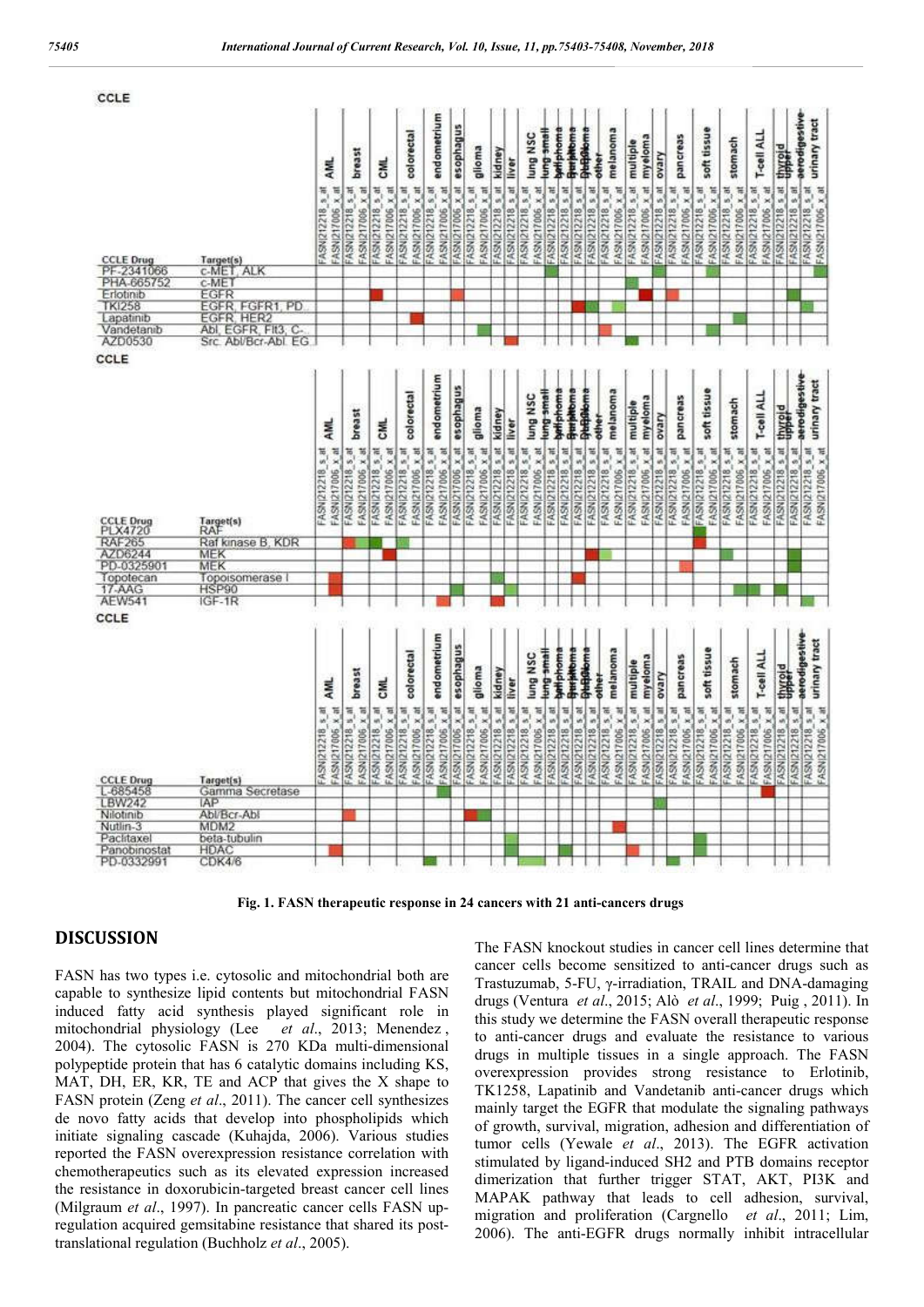kinase domain that harbor ATP binding pocket which prevent the autophosphorylation of downstream signaling pathways (Cohen, 2003). These drugs induce apoptosis, cell cycle arrest and activation of anti-growth signals (Herbst, 2002). The FASN resistance behaviors signify its functional association with EGFR mediated proliferatory pathways. In EGFR therapy the FASN showed the role of secondary drug target for upcoming drugs. The PF-2341066 and PHA-665752 drugs inhibit c-MET receptor tyrosine kinase protein which promotes oncogenesis by increasing the cell motility, invasion and metastasis (Bachleitner-Hofmann *et al*., 2008). The anti-c-MET therapy decreases the PI3K/AKT/mTOR growth and survival pathways. It also inhibits the PDGF-β, JAK2 and ABL receptor mediated proliferation (Andrae *et al*., 2008). The FASN overexpression showed negative correlation with these drugs that indicates their best performance to prevent the oncogenesis in the presence of FASN up-regulation. The AZD0530 and Nilotinib inhibit ABL/BCR-ABL pathway that drives various pathways of proliferation and survival (Quintás-Cardama, 2009). The BCR/ABL autophosphorylation trigger the development of GRB2/GAB2/SOS/ RAS/PI3K/ AKT/ MAPK/FOXO complex pathway of cell survival, migration and proliferation (Zhang *et al*., 1998; Smith *et al*., 1999; Pendergast *et al*., 1993; Sattler, 2002; Skorski *et al*., 1995). The FASN overexpression becomes a barrier in anti-BCR/ABL therapy due to positive resistance correlation with these drugs. The upcoming anti-cancer drugs for BCR/ABL accounted the expression of FASN as a drug target. The AZD6244 and PD-0325901 inhibit the MEK protein which is the component of MAPK pathway that is very significant in both normal/malignant states. The FASN showed resistance to anti-MEK therapy which is clear sign of its acquired oncogenic property to promote cell survival and growth. The Topotecin inhibit topoisomerase 1 which are responsible for DNA replication leads to cell division. The FASN showed strong resistance to Topotecin which indicates their gene regulatory essential role in oncogenesis. The 17-AAG inhibits HSP90 which is involved in tumor growth related protein stability (Pratt *et al*., 2003). The FASN has resistance to HSP90 inhibitor to enhance the process of tumorigenesis. The AEW541 inhibits IGF-1R which is growth promoter and antiapoptotic mechanism supporter. Its overexpression reported in several malignancies including lung, prostate and breast cancers (Tognon *et al*., 2012; Chen, 2013). The FASN provides strong obstacles to anti-IGFR-1R therapy.

The determination of FASN-IGFR-1R crosstalk finds out novel targets in drug resistance. The RAF265 target RAF-B and KDR that initiate the signals to drive cell growth on large scale cellular level (Wu *et al*., 2000). The FASN showed resistance to drug therapy and promote the onco-proteomic signaling. The Nutlin-3 inhibits anti-apoptotic MDM2 which involved in negative regulation of TP53 (Tovar *et al*., 2006). The FASN has drug resistance to escaping of TP53 activation that makes the FASN as a component of anti-apoptotic cascade. The Panobinostat inhibit the HDAC family that involved in gene expression/regulation, cell cycle and notch signaling pathway (Rajendran *et al*., 2013). The FASN has opposition to anti-HDAC drug to support the progression of oncogene mediated carcinogenesis. The L-685458 inhibit γsecretes which is transmembrane protein played crucial role in regulation of cell cycle regulatory membrane proteins such as CD44, Notch, ErbB4 and E-Cadherins (Allenspach *et al*., 2002; Zöller, 2011). The FASN resistance to L-685458 indicates its role in diseases other than cancer. The FASN drug

resistance mapping in 24 cancers with 21 drugs displayed its key role in cancer progression to metastasis. This approach explores the FASN functional link with cell growth, survival, differentiation, proliferation and anti-apoptotic pathways. Our work opens the channel to examine the cross-talk among FASN and these drug targets which provides synergistic associations. The FASN overexpression behaves as a predictive marker in drug resistance by large screening in scale cancer cell lines. In future the concept of combinatorial drug dosage therapy eliminates from prescriptions due to FASN type drug resistance secondary targets. This study invites the system-level molecular medicine approach to design rational drugs to inhibit co-target pathways for efficient therapy.

#### **REFERENCES**

- Allenspach, E.J., Maillard, I., Aster, J.C. and Pear, W.S., 2002. Notch signaling in cancer. *Cancer biology and therapy*, *1*(5), pp.466-476.
- Alò PL, Visca P, Trombetta G, Mangoni A, Lenti L, Monaco S, Botti C, Serpieri DE, Di Tondo U. Fatty acid synthase (FAS) predictive strength in poorly differentiated early breast carcinomas. Tumori. 1999;85:35–40.
- Ammer AG., Kelley LC., Hayes KE., Evans JV., Lopez-Skinner LA., Martin KH. *et al*., 2009. Saracatinib impairs head and neck squamous cell carcinoma invasion by disrupting invadopodia function*. J Cancer Sci Ther*.,1:52–61.
- Andrae J, Gallini R, Betsholtz C. Role of platelet-derived growth factors in physiology and medicine. Genes Dev. 2008;11:1276–1312.
- Bachleitner-Hofmann T., Sun M.Y., Chen C.T., Tang L., Song L., Zeng Z., *et al*. (2008) HER kinase activation confers resistance to MET tyrosine kinase inhibition in MET oncogene-addicted gastric cancer cells. Mol Cancer Ther 7: 3499–3508
- Benjamin, D. I., Li, D. S., Lowe, W., Heuer, T., Kemble, G., and Nomura, D. K. (2015). Diacylglycerol metabolism and signaling is a driving force underlying FASN inhibitor sensitivity in cancer cells. ACS Chemical Biology 10(7), 1616–1623
- Bhatt, A. P., Jacobs, S. R., Freemerman, A. J., Makowski, L., Rathmell, J. C., Dittmer, D. P., and Damania, B. 2012. Dysregulation of fatty acid synthesis and glycolysis in non-Hodgkin lymphoma. PNAS 109(29), 11818–11823.
- Buchholz TA, Tu X, Ang KK, Esteva FJ, Kuerer HM, Pusztai L, Cristofanilli M, Singletary SE, Hortobagyi GN, Sahin AA. Epidermal growth factor receptor expression correlates with poor survival in patients who have breast carcinoma treated with doxorubicin-based neoadjuvant chemotherapy. Cancer. 2005;104:676–81
- Cai, Y., Wang, J., Zhang, L., Wu, D., Yu, D., Tian, X., Huang, P. 2014. Expressions of fatty acid synthase and HER2 are correlated with poor prognosis of ovarian cancer. Medical Oncology 32(1), 391.
- Cargnello, M. and Roux, P.P., 2011. Activation and function of the MAPKs and their substrates, the MAPK-activated protein kinases. *Microbiology and molecular biology reviews*, *75*(1), pp.50-83.
- Chen, H.X. and Sharon, E., 2013. IGF-1R as an anti-cancer target—trials and tribulations. *Chinese journal of cancer*, *32*(5), p.242.
- Chirala, S. S., Chang, H., Matzuk, M., Abu-Elheiga, L., Mao, J., Mahon, K., Wakil, S. J. 2003. Fatty acid synthesis is essential in embryonic development: Fatty acid synthase null mutants and most of the heterozygotes die in utero. Proceedings of the National Academy of Sciences of the United States of America 100(11), 6358–6363.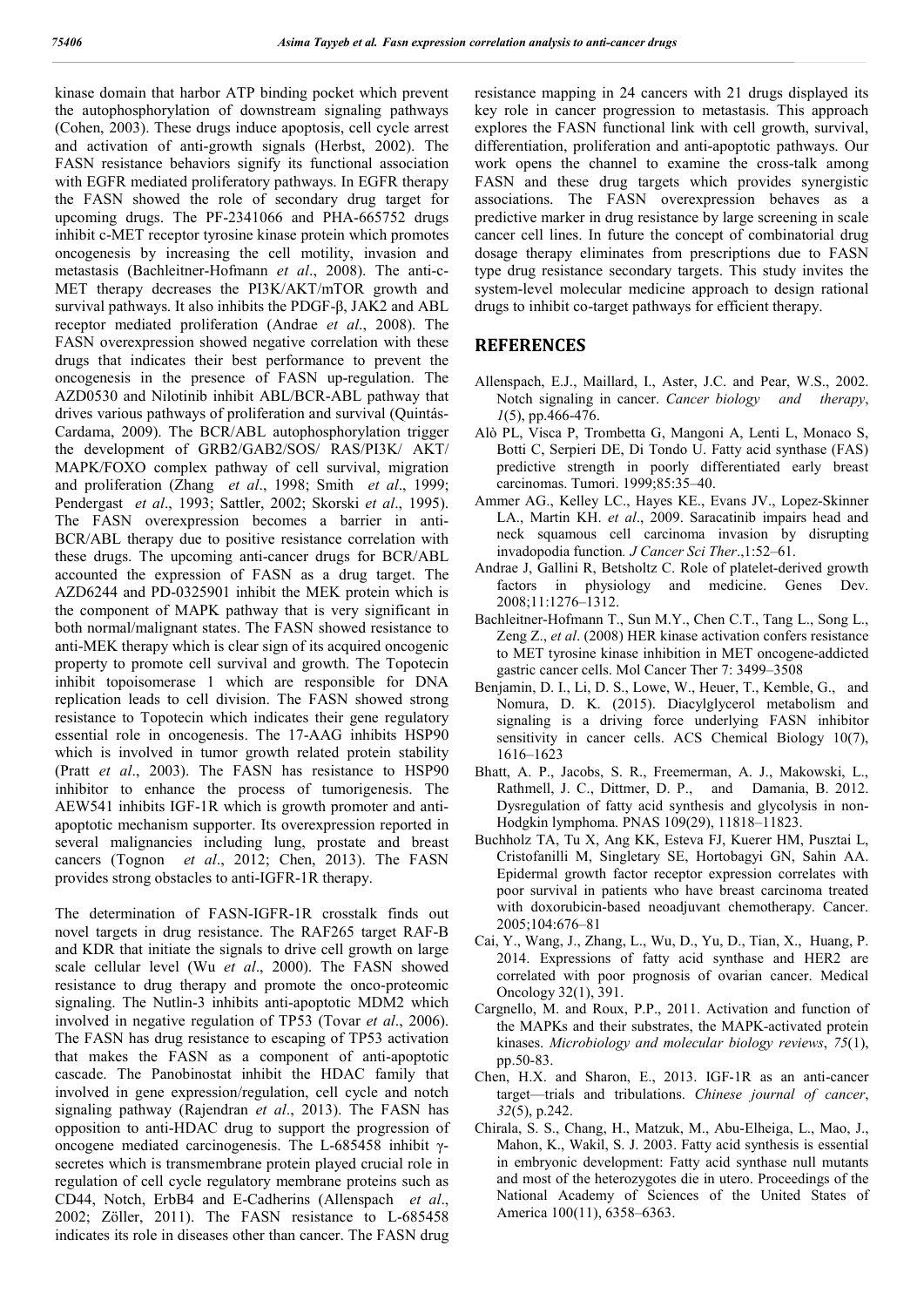- Chougnet CN., Borget I., Leboulleux S., de la Fouchardiere C., Bonichon F., Criniere L. *et al*., 2015. Vandetanib for the treatment of advanced medullary thyroid cancer outside a clinical trial: results from a French cohort. Thyroid 25:386– 91.10.1089
- Christensen JG., Schreck R., Burrows J., Kuruganti P., Chan E., Le P., Chen J., Wang X., Ruslim L., Blake R., Lipson KE., Ramphal J., Do S., Cui JJ., Cherrington JM., Mendel DB. 2003. A selective small molecule inhibitor of c-Met kinase inhibits c-Met-dependent phenotypes in vitro and exhibits cytoreductive antitumor activity in vivo. Cancer Res., 63:7345–55
- Cohen RB 2003 Epidermal growth factor receptor as a therapeutic target in colorectal cancer. Clinical Colorectal Cancer 2 246– 251.
- Conacci-Sorrell, M., Zhurinsky, J. and Ben-Ze'ev, A., 2002. The cadherin-catenin adhesion system in signaling and cancer. *The Journal of clinical investigation*, *109*(8), pp.987-991
- Cui JJ., Tran-Dube M., Shen H., Nambu M., Kung PP., Pairish M. *et al*. 2011. Structure based drug design of crizotinib (PF-02341066), a Potent and selective dual inhibitor of Mesenchymal-Epithelial Transition Factor (c-MET) Kinase and Anaplastic Lymphoma Kinase (ALK) *J Med Chem*., 54:6342–63.
- Dimopoulos, M.A., Mitsiades, C.S., Anderson, K.C. and Richardson, P.G., 2011. Tanespimycin as antitumor therapy. *Clinical Lymphoma Myeloma and Leukemia*, *11*(1), pp.17-22.
- Dong M., Rice L., Lepler S., Pampo C., Siemann DW. 2010. Impact of the Src inhibitor saracatinib on the metastatic phenotype of a fibrosarcoma (KHT) tumor model. *Anticancer Res.,* 30:4405–13.
- Engebraaten O., Bjerkvig R., Pedersen PH., *et al*., 19993. Effects of EGF, bFGF, NGF and PDGF(bb) on cell proliferative, migratory and invasive capacities of human brain-tumor biopsies in vitro. *Int J Cancer.,* 53:209–14.
- Fallahi P., Di Bari F., Ferrari SM., Spisni R., Materazzi G., Miccoli P. *et al*., 2015. Selective use of vandetanib in the treatment of thyroid cancer. Drug Des Devel Ther., 9:3459– 70.10.2147
- Finn, R.S., Dering, J., Conklin, D., Kalous, O., Cohen, D.J., Desai, A.J., Ginther, C., Atefi, M., Chen, I., Fowst, C. and Los, G., 2009. PD 0332991, a selective cyclin D kinase 4/6 inhibitor, preferentially inhibits proliferation of luminal estrogen receptor-positive human breast cancer cell lines in vitro. *Breast Cancer Research*, *11*(5), p.R77.
- Fiorentino, M., Zadra, G., Palescandolo, E., Fedele, G., Bailey, D., Fiore, C., Loda, M. 2008. Overexpression of fatty acid synthase is associated with palmitoylation of Wnt1 and cytoplasmic stabilization of β-catenin in prostate cancer. Laboratory Investigation 88(12), 1340–1348.
- Ganguly, A., Yang, H. and Cabral, F., 2010. Paclitaxel-dependent cell lines reveal a novel drug activity. *Molecular cancer therapeutics*, pp.1535-7163.
- García-Echeverría, C., Pearson, M.A., Marti, A., Meyer, T., Mestan, J., Zimmermann, J., Gao, J., Brueggen, J., Capraro, H.G., Cozens, R. and Evans, D.B., 2004. In vivo antitumor activity of NVP-AEW541—a novel, potent, and selective inhibitor of the IGF-IR kinase. *Cancer cell*, *5*(3), pp.231-239.
- Gaur, R., K Yadav, D., Kumar, S., P Darokar, M., Khan, F. and Singh Bhakuni, R., 2015. Molecular modeling based synthesis and evaluation of in vitro anticancer activity of indolylchalcones. *Current topics in medicinal chemistry*, *15*(11), pp.1003-1012.
- Gonzalez-Guerrico, A. M., Espinoza, I., Schroeder, B., Park, C. H., Kvp, C. M., Khurana, A., Lupu, R. 2016. Suppression of endogenous lipogenesis induces reversion of the malignant phenotype and normalized differentiation in breast cancer. Oncotarget 7(44), 71151–71168.
- Graner, E., Tang, D., Rossi, S., Baron, A., Migita, T., Weinstein, L. J., Loda, M. 2004. The isopeptidase USP2a regulates the stability of fatty acid synthase in prostate cancer. Cancer Cell 5(3), 253–261
- Hansmannel, F., Mordier, S., and Iynedjian, P. B. 2006. Insulin induction of glucokinase and fatty acid synthase in hepatocytes: Analysis of the roles of sterol-regulatoryelementbinding protein-1c and liver X receptor. Biochemical Journal 399(2), 275–283.
- Herbst RS and Hong WK 2002 IMC-C225, an anti-epidermal growth factor receptor monoclonal antibody for treatment of head and neck cancer. Seminars in Oncology 29 18–30.
- Herbst RS., Johnson DH., Mininberg E., *et al*., 2005b. Phase I/II trial evaluating the anti-vascular endothelial growth factor monoclonal antibody bevacizumab in combination with the HER-1/epidermal growth factor receptor tyrosine kinase inhibitor erlotinib for patients with recurrent non-small cell lung cancer. *J ClinOncol.,* 23:2544–55
- Heuer, T. S. 2016. De novo palmitate synthesis supports oncogenic signalling and tumor growth through diverse mechanisms: Implications for FASN-targeted therapeutics. Journal of Cell Signaling 1(3), 1–4.
- Ishii, S., IIzuka, K., Miller, B. C., and Uyeda, K. 2004. Carbohydrate response element binding protein directly promotes lipogenic enzyme gene transcription. Proceedings of the National Academy of Sciences of the United States of America 101(44), 15597–15602
- Jensen-Urstad, A. P. L., Song, H., Lodhi, I. J., Funai, K., Yin, L., Coleman, T., and Semenkovich, C. F. 2013. Nutrientdependent phosphorylation channels lipid synthesis to regulate PPAR. The Journal of Lipid Research 54(7), 1848–1859
- Knobloch, M., Braun, S. M. G., Zurkirchen, L., von Schoultz, C., Zamboni, N., Araúzo-Bravo, M. J., Jessberger, S. 2012. Metabolic control of adult neural stem cell activity by Fasndependent lipogenesis. Nature 493(7431), 226–230.
- Kuhajda FP. Fatty acid synthase and cancer: new application of an old pathway. Cancer Res. 2006;66:5977–80
- Kumar R., Crouthamel M. C., Rominger D. H., Gontarek R. R., Tummino P. J., Levin R. A., King A. G. Myelosupression and kinase selectivity of multikinase angiogenesis inhibitors. Br. J. Cancer2009, 101, 1717–172310
- Kwak EL., Bang YJ., Camidge DR., Shaw AT., Solomon B., Maki RG. *et al*. 2010. Anaplastic lymphoma kinase inhibition in non-small-cell lung cancer. *N Engl J Med.,* 363:1693–703.
- Lee JS, Sul JY, Park JB, Lee MS, Cha EY, Song IS, Kim JR, Chang ES. (2013). Fatty acid synthase inhibition by amentoflavone suppresses HER2/neu (erbB2) oncogene in SKBR3 human breast cancer cells. Phytother Res. 27:713–20
- Léger, F., Loos, W.J., Bugat, R., Mathijssen, R.H., Goffinet, M., Verweij, J., Sparreboom, A. and Chatelut, E., 2004. Mechanism‐based models for topotecan‐induced neutropenia. *Clinical Pharmacology and Therapeutics*, *76*(6), pp.567- 578.
- Li WQ., Kawakami K., Ruszkiewicz A., Bennett G., Moore J., *et al*., 2006 BRAF mutations are associated with distinctive clinical, pathological and molecular features of colorectal cancer independently of microsatellite instability status. Mol Cancer. 5. 2 p. 1476-4598-5-2
- Li, J., and Cheng, J. -X. 2014. Direct visualization of de novo lipogenesis in single living cells. Scientific Reports 4, 6807
- Lim, C.P. and Cao, X., 2006. Structure, function, and regulation of STAT proteins. *Molecular biosystems*, *2*(11), pp.536-550.
- Manley, P.W., Stiefl, N., Cowan-Jacob, S.W., Kaufman, S., Mestan, J., Wartmann, M., Wiesmann, M., Woodman, R. and Gallagher, N., 2010. Structural resemblances and comparisons of the relative pharmacological properties of imatinib and nilotinib. *Bioorganic and medicinal chemistry*, *18*(19), pp.6977-6986.